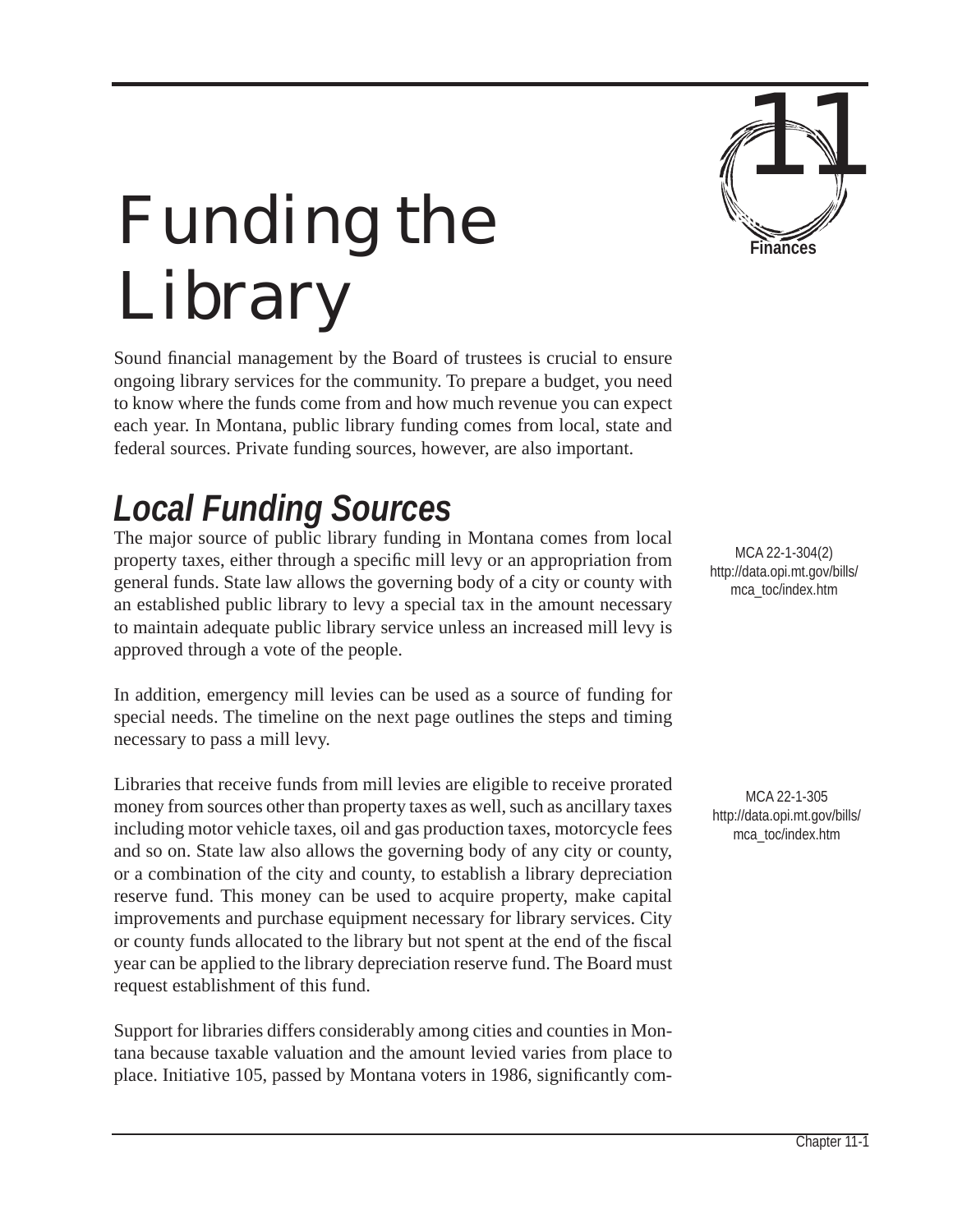Finances: Funding the Library

> MCA 22-1-304(2) http://data.opi.mt.gov/bills/ mca\_toc/index.htm

pounded funding problems for libraries by freezing the level of local property taxes from which public libraries receive most of their funding. A petition and election process is now often required to secure adequate library funding.

Your Board can explore local options with the city or county budget officer.

#### *Suggested Mill Levy Timeline*

| January - March       | Board defines goals and prepares budget for upcoming year, determines if<br>an exceeded mill levy election will be needed.                                                                                                                                                                                                                            |
|-----------------------|-------------------------------------------------------------------------------------------------------------------------------------------------------------------------------------------------------------------------------------------------------------------------------------------------------------------------------------------------------|
| April - May           |                                                                                                                                                                                                                                                                                                                                                       |
| June - July           | Trustees communicate with city or county commissioners about budget<br>and the exceeded mill levy needs.                                                                                                                                                                                                                                              |
| August -<br>September | Board seeks out the legal requirements and ballot language.                                                                                                                                                                                                                                                                                           |
| October -<br>December | Trustees recruit for Board/citizens' task force and appoint task force<br>members.                                                                                                                                                                                                                                                                    |
| January               | Task force identifies funding sources and develops the petition. Task force<br>presents recommendations to the trustees. Trustees adopt task force rec-<br>ommendations and support petition.                                                                                                                                                         |
| February              | Task force circulates petition, which must be signed by at least five per-<br>cent of the resident taxpayers. Trustees meet with city or county clerk to<br>review ballot language. Trustees and commissioners meet to discuss peti-<br>tion and election. Trustees and task force hold an informational meeting<br>about the adopted mill levy vote. |
| March - May           | Board files petition with governing body at least 90 days prior to the gen-<br>eral election. Task force recruits a citizens' campaign committee.                                                                                                                                                                                                     |
| June                  | Citizen's campaign committee prepares facts, fliers and other materials;<br>holds information meetings for the public; and implements other steps in<br>publicity campaign.                                                                                                                                                                           |
|                       | Election*                                                                                                                                                                                                                                                                                                                                             |

*\*Develop comparable timelines for elections not in June by working back from the date of election.*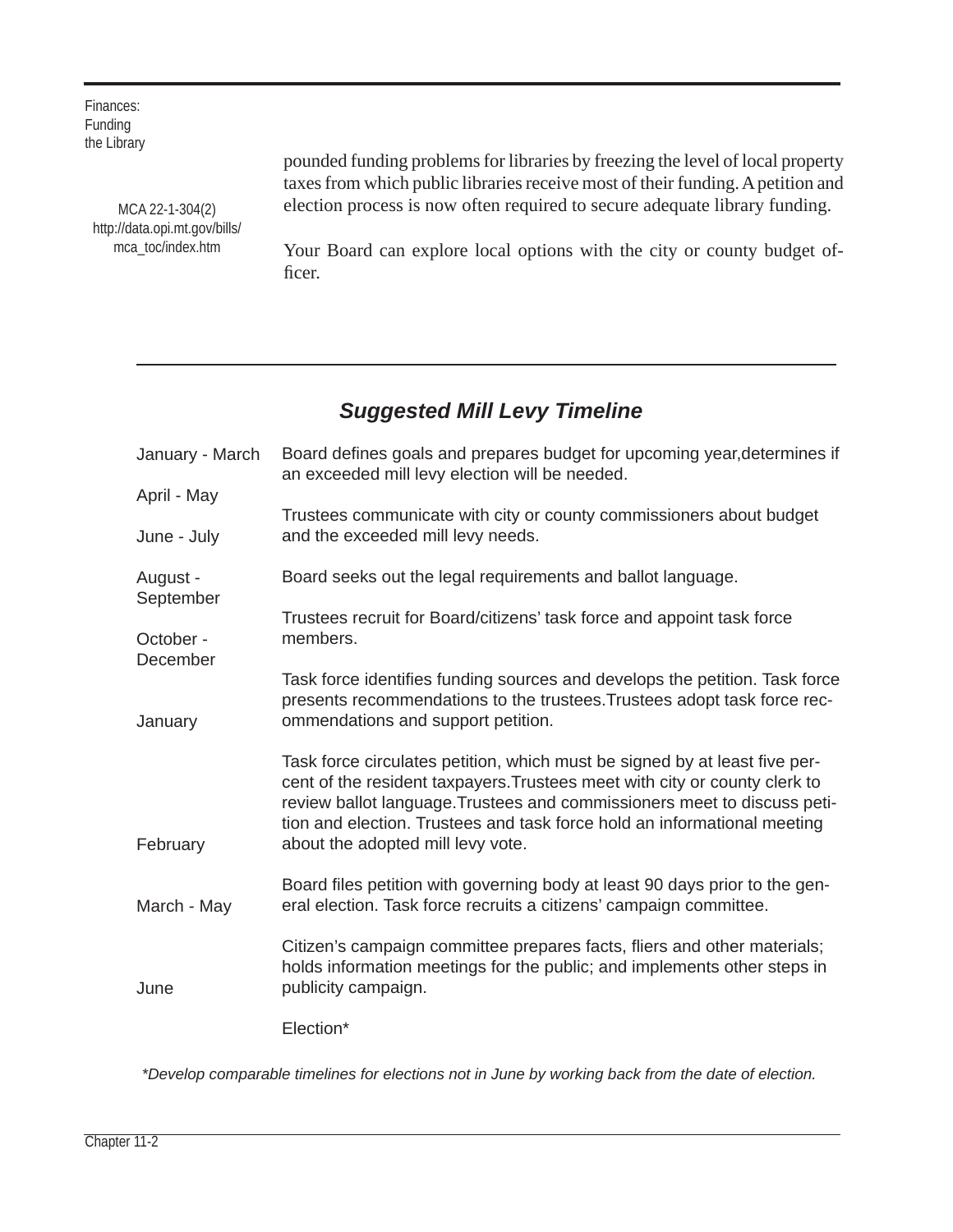Finances: Funding the Library

## *State Funding Sources*

There are two state funding sources for Montana's public libraries: the Information Access Montana Act and the Coal Severance Tax. To receive this funding, public libraries must meet the essential standards as described in the Public Library Standards (see Appendix B).

### *Information Access Montana Act*

State aid to public libraries is provided through the Information Access Montana Act (IAMA) passed by the Montana Legislature in 1989. The act is designed to broaden access to existing information by strengthening public libraries, augment and extend services provided by public libraries, and permit new types of library services based on local need. IAMA is administered by the Montana State Library Commission.

IAMA funds may not take the place of general operating funds. The law allows the Commission to withhold these funds when there is a reasonable link between the reduction in local funding and the receipt or expectation of IAMA funds. In such cases, the reduced funding from a mill levy or local government appropriation must be less than the average amount the library had received from these sources the preceding three fiscal years.

IAMA stipulates four types of state aid:

- 1. **Per capita and per square mile**. This aid is based on a population distribution formula. The amount of money received by individual libraries can change as the population distribution changes. When Montana's population increases, the funds per person are less. These funds are distributed annually, and the local libraries receive the money by the end of September.
- 2. **Interlibrary loan reimbursement program**. Libraries participating in the statewide interlibrary loan program are reimbursed according to the rules adopted by the Commission. Interlibrary loan reimbursement checks are distributed to libraries by the end of September each year. Changes to this program were being considered when the *Trustee Handbook* went to press. The State Library will keep Montana libraries and trustees updated on all decisions about this program.

MCA 22-1-325 – 22-1-331 http://data.opi.mt.gov/bills/ mca\_toc/index.htm

MCA 22-1-327 http://data.opi.mt.gov/bills/ mca\_toc/index.htm

ARM 10.102.4003 http://arm.sos.mt.gov

MCA 22-1-328 http://data.opi.mt.gov/bills/ mca\_toc/index.htm

> ARM 10.102.4003 http://arm.sos.mt.gov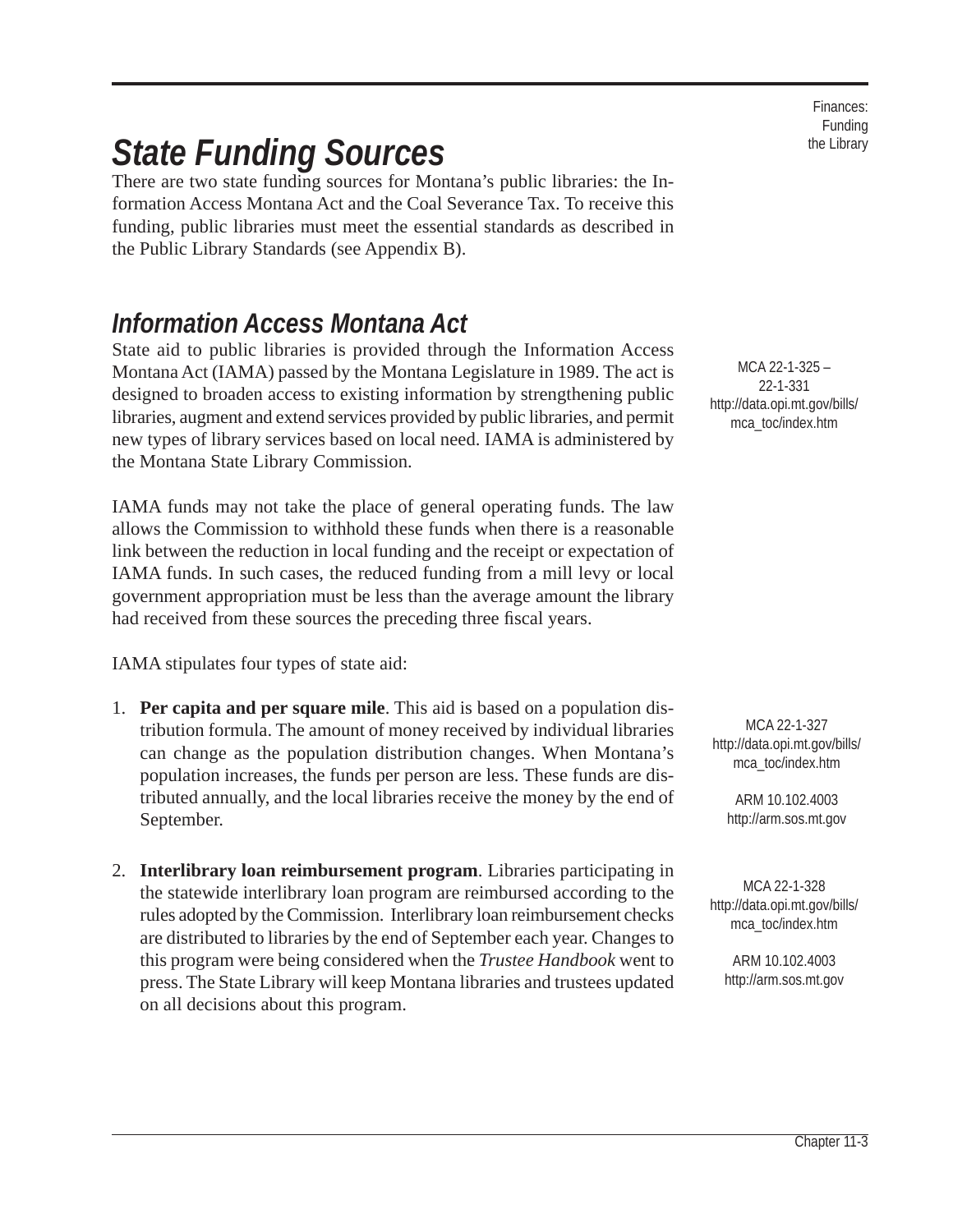Finances: Funding the Library

> MCA 22-1-329 http:/data.opi.mt.gov/bills/ mca\_toc/index.htm

MCA 22-1-331 http:/data.opi.mt.gov/bills/ mca\_toc/index.htm

ARM 10.102.5106 http://arm.sos.mt.gov

MCA 15-35-108; MCA 22-1-401 - 22-1-413 http:/data.opi.mt.gov/ bills/mca\_toc/index.htm

> ARM 10.102.5102 http://arm.sos.mt.gov

3. **State multilibrary card**. This section authorizes the Commission to develop a program allowing Montana libraries to issue residents a statewide multilibrary card (as defined in MCA  $22$ -1-301). This program has not been developed because funding has never been authorized.

4. **Base grants**. Each public library receives a base grant to support the cooperative activities and services of the six library federations in the state (see Chapter 18-5, Libraries and Library Organizations for more on federations). The funds are sent to federation libraries by the end of September. The libraries may use the grants to fund projects that maintain or improve cooperative library services and activities within the federation or state.

### *Coal Severance Tax*

In 1979, the Montana Legislature designated that a portion of the state severance tax on coal mining go to the library federations to help local libraries provide basic services. The federation libraries receive the annual funds by the end of September. Each federation submits an annual plan of service to the Commission for approval that details how the funds will be spent. (For more on federations, see Chapter 18-5, Libraries and Library Organizations.)

## *Federal Funding Sources*

On occasion, federal grants for specific programs become available for libraries. Trustees and directors can learn about these and other grant opportunities through library literature.

Two of the most common sources of federal funds for library services in Montana are the Library Services and Technology Act and the Telecommunications Discount Program (E-Rate).

### *Library Services and Technology Act*

The Library Services and Technology Act (LSTA) grant program is designed to serve all types of libraries: public, academic, research, school, special and consortia libraries. Administered by the Institute of Museum and Library Services (IMLS), a federal agency, LSTA provides annual funding to all state library agencies to "develop library networks to share library information resources across institutional, local and state boundaries and to reach those for whom library use requires extra effort or special materials."

IMLS www.imls.gov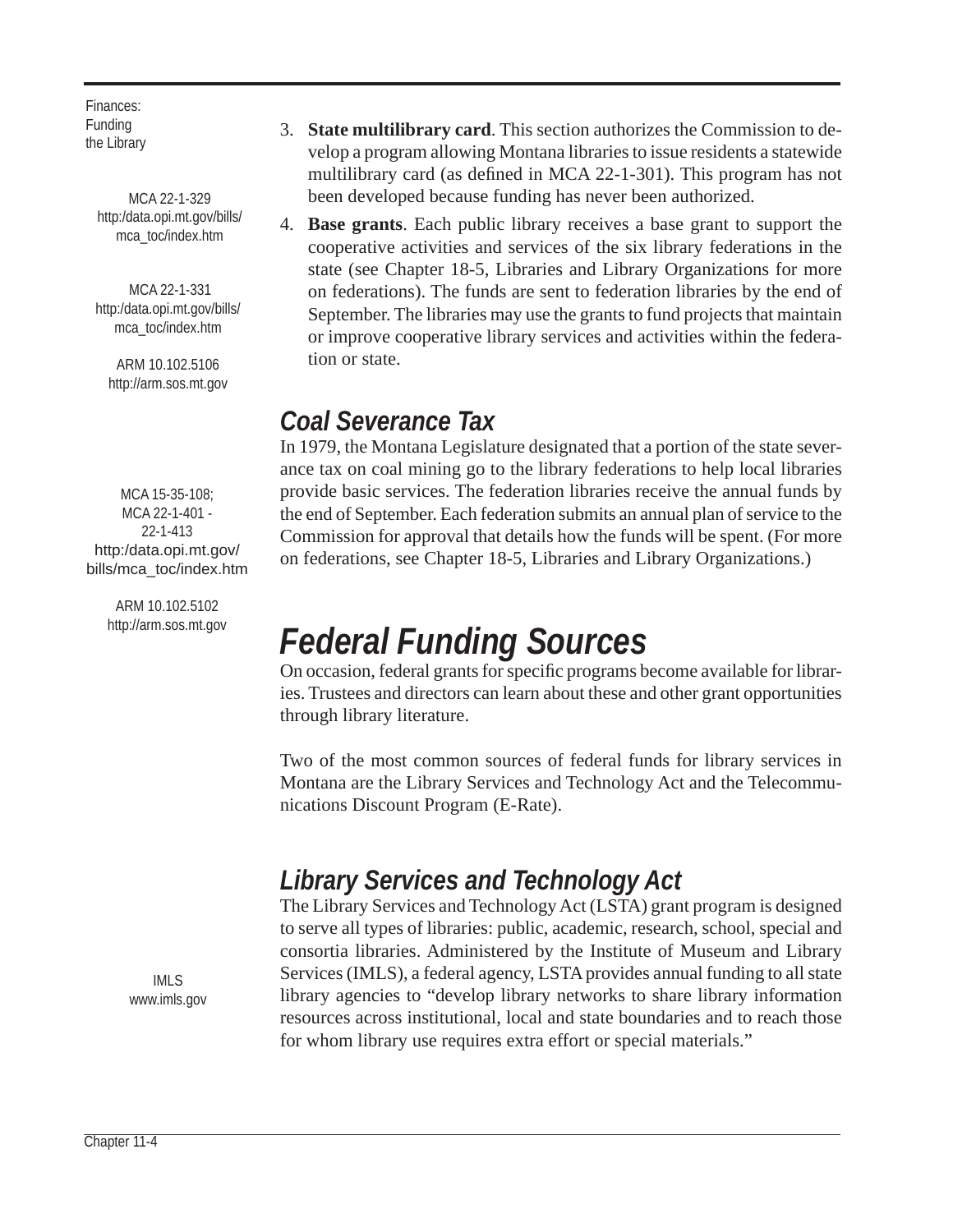The act also authorizes a national grant competition for education and training, research and demonstration, preservation and digitization, and models of cooperation between libraries and museums. In addition, IMLS provides grants to improve Native American and Native Hawaiian library services.

In Montana, the State Library Commission administers LSTA grant funds. The amount of money received each year varies, depending on the funding LSTA receives in each federal budget. The funds awarded to Montana are used for State Library programs, such as the Talking Book Library and the Library Development Department, or for statewide projects such as the Montana Library Network and Montana Shared Catalog.

### *Telecommunications Discount Program (E-Rate)*

Since 1997, the federal Telecommunications Discount Program has provided Montana libraries discounts on eligible telecommunications services ranging from 20 percent to 90 percent, depending on economic need and location. Commonly referred to as the "E-Rate program," it is administered through the nonprofit Universal Service Administrative Company (USAC), which was established by the Federal Communications Commission (FCC) to implement the Telecommunications Act of 1996. The Schools and Libraries Division of USAC administers the schools and libraries program.

The determination of economic need is based upon the percentage of students eligible for participation in the national school lunch program. Libraries use a weighted discount percentage, which includes figures for all of the schools in the school district in which the library is located.

#### *Money Matters*

The Board is responsible for ensuring that there are adequate funds for all operations of the library. This vital function requires that Board members:

- $\boldsymbol{\mathsf{v}}$  understand library funding laws
- $\blacktriangleright$  have a knowledge of other funding sources
- $\mathcal V$  develop a working relationship with the appropriate governing body
- $\mathcal V$  be willing to seek prospective funding sources for the library
- $\mathbf y$  ask other libraries how they meet their funding needs
- $\mathbf y$  explore ways of sharing resources with other libraries
- $\mathbf y$  explore community resources
- $\mathbf y$  be innovative

Finances: Funding the Library

Schools and Libraries Division, USAC E-Rate Fund Administrators www.universalservice.org/sl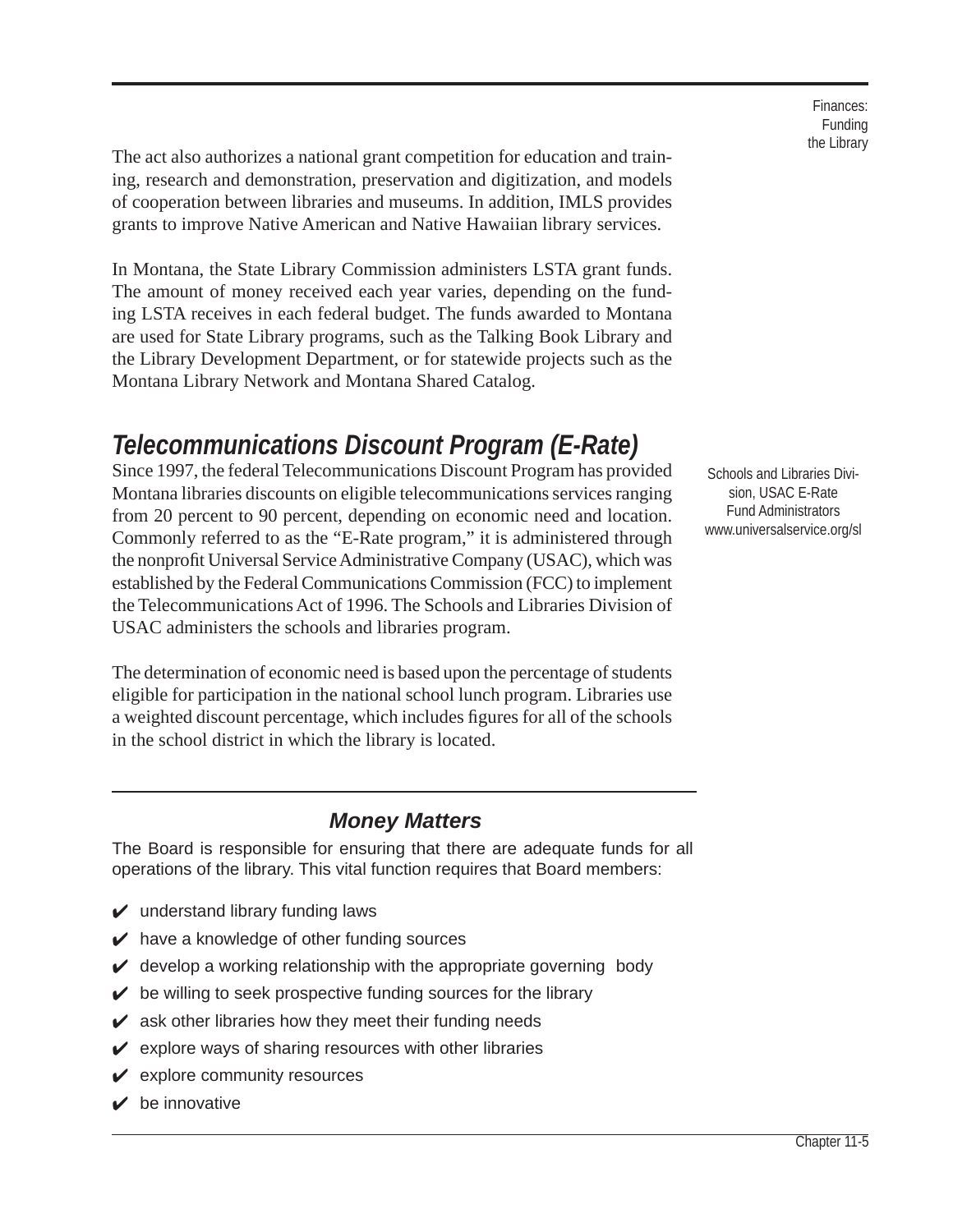the Library Finances: Funding

Services covered by E-Rate range from basic local and long-distance phone services to Internet access services. Acquisition and installation of equipment to provide networked access to these services are also covered.

To apply for E-Rate discounts, a library must meet the Montana Public Library Standards. For Internet discounts, a library must develop, submit and receive approval of a technology plan to ensure that the library has the ability to use the discounted services once they are purchased. (For more information on technology plans, see Chapter 15-4, Planning for the Future.)

## *Other Funding Sources*

As funding needs increase, many libraries seek grants from foundations, corporations, endowments and government agencies. Local businesses are another option. Boards can solicit funds from these businesses directly or determine if the business has a community support program. The Board might also want to explore partnerships with civic organizations for special products or fund-raising activities. Possible groups include the Kiwanis, Rotary Club, Jaycees, Lions, League of Women Voters and local youth groups.

Another consideration for the Board is to encourage endowments from individuals or memorials in the form of gifts to the library. Some Montana libraries have gone a step further and established their own foundations. A library foundation functions as a separate entity and can attain nonprofit tax status from the Internal Revenue Service, so that gifts are tax deductible for the donors. Establishing a library foundation also opens up the potential of funds from other foundations that do not give grants to tax-supported agencies. (See Chapter 17-2, Community Partners.)

Valuable resources for Boards seeking information on grant funds are materials produced by the Foundation Center. This is a national service organization founded and supported by foundations to provide information on foundation and corporate giving. Among its primary activities are publishing reference books and offering online searchable databases on grants.

There are five Foundation Center libraries in the United States. These are located in New York, Washington, D.C., Atlanta, Cleveland and San Francisco. In addition, Foundation Center Cooperating Collections are located in each state to provide a core reference collection of Foundation Center publications, other materials and services useful to grant seekers.

The Foundation Center www.foundationcenter.org

Foundation Center Cooperating Collections in Montana www.foundationcenter. org/collections/ccmt.html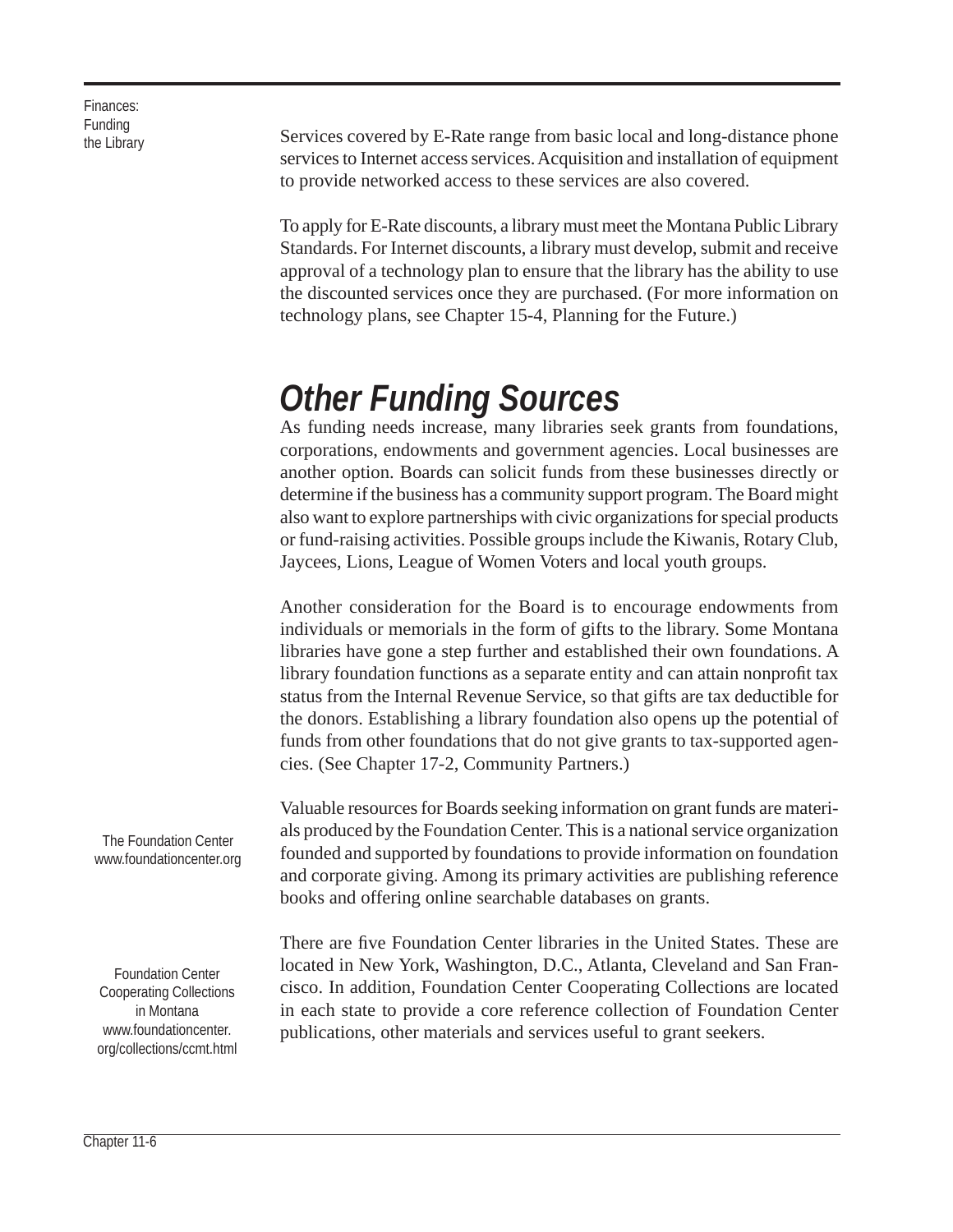

# *Building the Budget*

Once you know where funding comes from and how much you can expect, you can begin to prepare the budget. Budgeting is vital to the library's planning process and one of the most important Board functions.

The budgeting process includes the following steps:

- 1. Define the library's goals for the upcoming year based on the library's long-range plan. What does the library really need? Base the budget on those needs. The budget will change as the goals change.
- 2. Gather information to project costs of providing services and meeting the year's goals.
- 3. Estimate potential income from taxes, gifts, fines, fees, grants and any other possible source of income.
- 4. Compare costs and income to see if all the goals can be met. If income exceeds or equals costs, the budgeting process continues.
- 5. Adjust objectives if funding doesn't cover goals, or search for additional funding.
- 6. Present the written budget to the funding body.

The Board and the director work on the budget together but, ultimately, the Board is responsible for its approval and will typically present it to the entity with funding authority, within the required time frame and procedural steps. It is important for Board members to support the budget and speak out for library funding.

As in any planning activity, it is important to establish a schedule. A comprehensive, balanced budget cannot be compiled overnight. Allow adequate time for planning, gathering information, reviewing goals and producing a finished product that will allow the library to meet the community's needs for library services.

The schedule on the next page shows specific steps for building the budget. Key dates are also included in the calendar in Appendix C.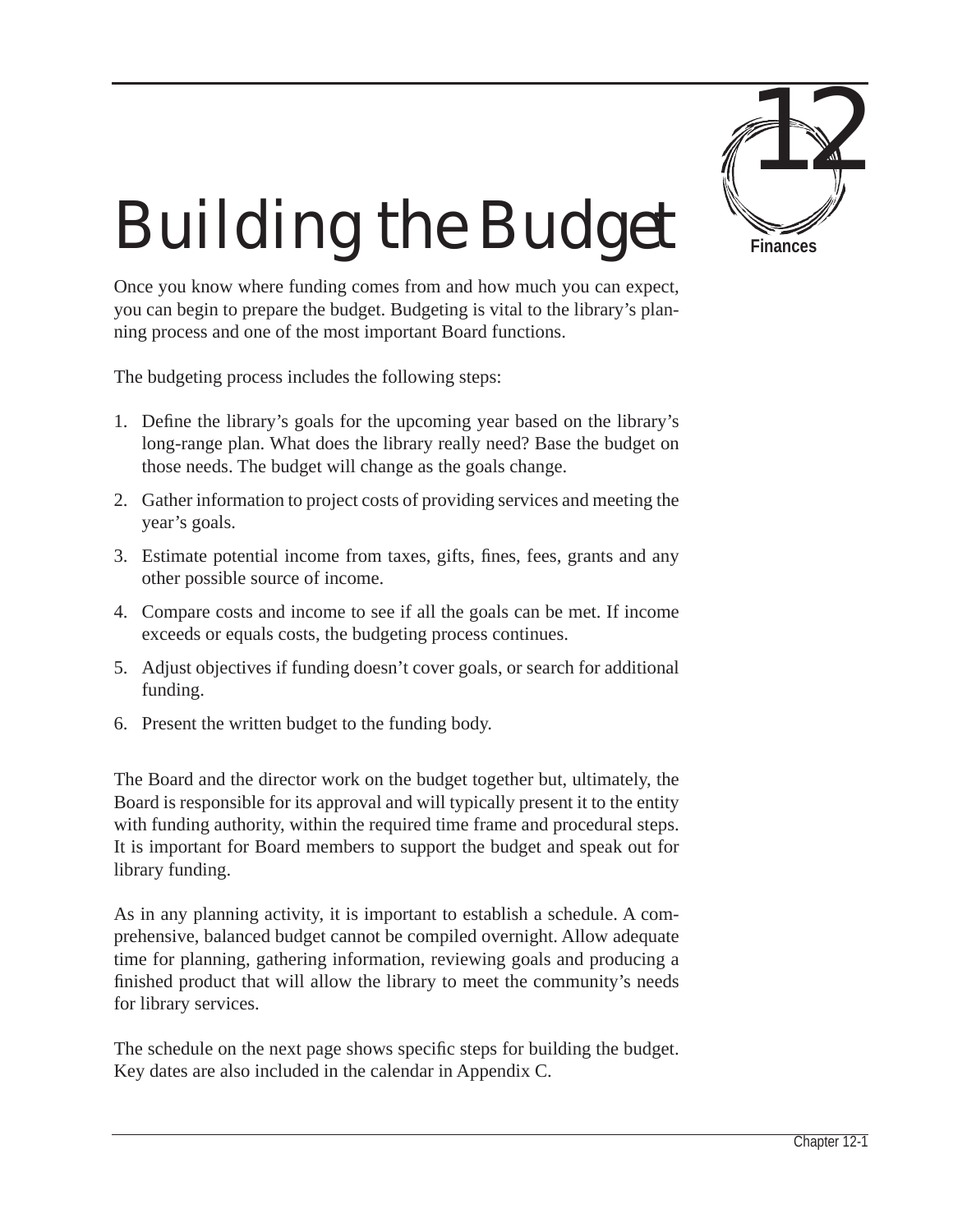#### *Sample Budget Planning Calendar Based on a July 1 to June 30 Fiscal Year*

| December           | Establish goals and objectives for coming year based on staff, community and<br>other input.<br>Distribute goals and objectives with request for appropriate strategies.                                                |
|--------------------|-------------------------------------------------------------------------------------------------------------------------------------------------------------------------------------------------------------------------|
| January            | Review strategies and budget requests.<br>Prioritize objectives determined in December.<br>Assign committee to work with the director to prepare a draft budget for review.<br>Reconfirm projected revenue information. |
| February           | Review draft budget prepared by director and committee.                                                                                                                                                                 |
| March              | Consider holding a public hearing on draft preliminary budget.<br>Adopt preliminary budget.                                                                                                                             |
| April              | Submit preliminary budget request or certified budget to funding body.                                                                                                                                                  |
| May                | Continue to work with submitted request or budget.<br>Adopt final budget for next year and submit it to appropriate authority<br>(if possible).                                                                         |
| June               | Review and finalize any adjustments in closing out the present year.                                                                                                                                                    |
| July -<br>December | Review goals and objectives.<br>Review budget report each month.                                                                                                                                                        |